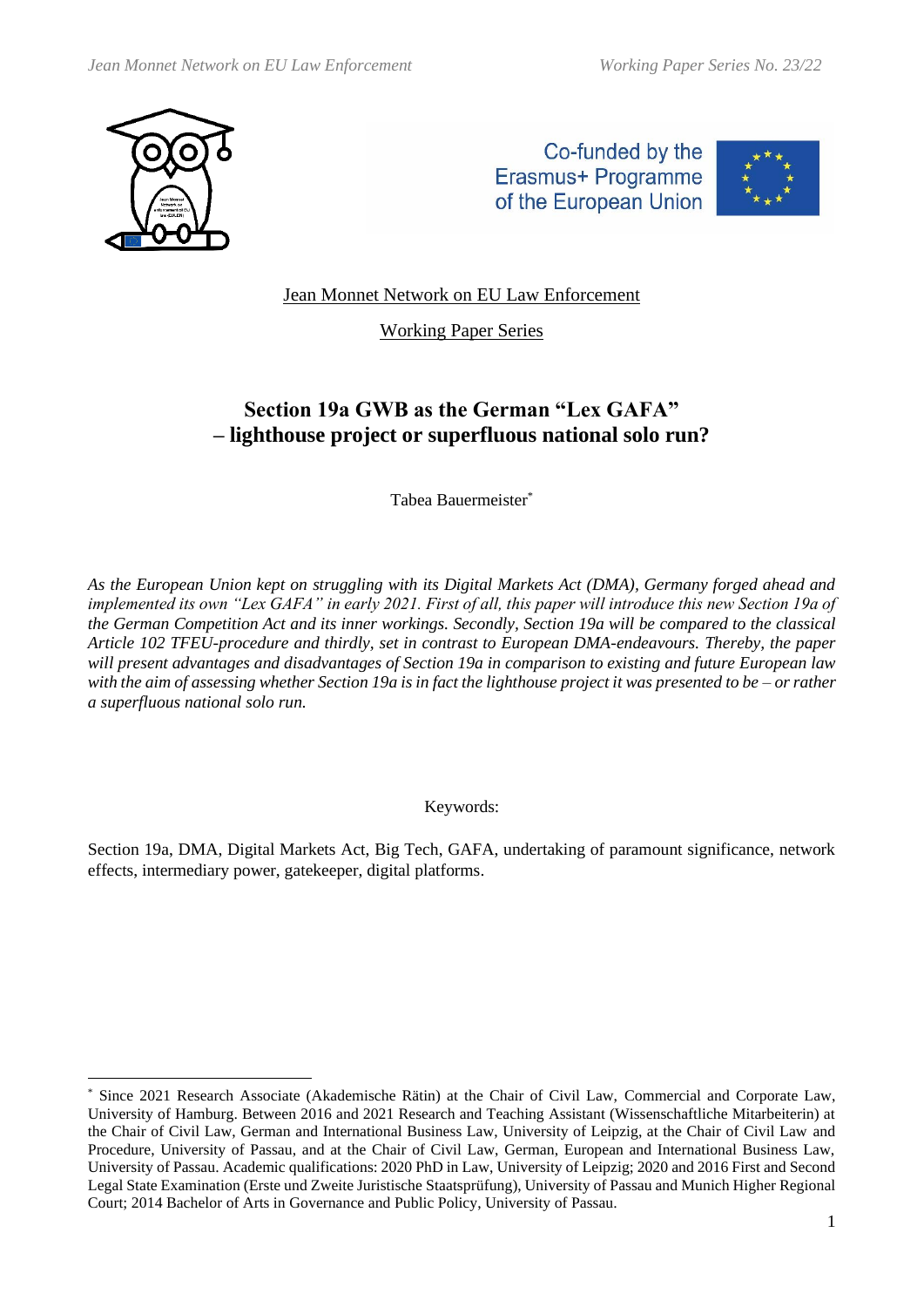# **I. Introduction**

In quite a lot of ways, the digital realm and the "old", analogue world differ widely. Competition and markets are no exception.<sup>1</sup> That is why, all over the world, legal scholars and practitioners alike have been discussing new legislation especially designed to facilitate controlling "the big four", id est *Google* (*Alphabet*), *Amazon*, *Facebook* (*Meta*) and *Apple*. <sup>2</sup> As the European Union kept on struggling with its Digital Markets Act (DMA), Germany forged ahead and implemented its own "Lex GAFA" in early 2021. This new Section 19a of the German Competition Act ("Gesetz gegen Wettbewerbsbeschränkungen"; *GWB*) addresses "undertakings of paramount significance for competition across markets" and allows the *Bundeskartellamt* as the German Competition Authority to impede certain abusive behaviour. Yet, until now, its outcome seems to be meagre: Proceedings in declaring *Apple*, *Facebook* (*Meta*) and *Amazon* as undertakings of paramount significance are still ongoing.<sup>3</sup> And even though after nearly an entire year of assessment, the *Bundeskartellamt* declared Google (Alphabet) to be an undertaking of paramount significance,<sup>4</sup> concrete steps against certain conduct have yet to be taken. This raises the question whether Section 19a is in fact the lighthouse project it was presented to be<sup>5</sup> – or rather a superfluous national solo run.<sup>6</sup>

The paper will introduce Section 19a and its inner workings (II.). Afterwards, Section 19a will be compared to the classical Article 102 TFEU-procedure (III.) and set in contrast to European endeavours with the DMA (IV). These solutions to current challenges will be compared, and thereby the differences highlighted. To assess this German "Lex GAFA", the paper will present advantages and disadvantages of Section 19a in comparison to existing and future European law.

## **II. Section 19a – its inner workings**

Section 19a is based on a two-step approach: Paragraph 1 stipulates the conditions under which an undertaking falls within its scope and Paragraph 2 governs potential abusive conduct. However, both the norm addressee and the forbidden behaviour do not result ipso iure but must be "activated"<sup>7</sup> by the *Bundeskartellamt*. That is, at the first stage, the competition authority must issue a declaratory decision designating an undertaking, and in a second step, for it to become illegal, the *Bundeskartellamt* must prohibit a concrete behaviour.

## **1. Declaratory decision naming an undertaking as norm addressee**

Section 19a(1) determines two cumulative conditions under which the *Bundeskartellamt* may designate an undertaking which thereby will become liable to prohibition orders: Firstly, the undertaking has to be active to a significant extent on multi-sided or network markets, and secondly, it must feature paramount significance for competition across markets.

<sup>1</sup> In depth: Jacques Crémer, Yves-Alexandre de Montjoye and Heike Schweitzer, *Competition policy for the digital era* (2019).

<sup>&</sup>lt;sup>2</sup> Some augment this circle to , the big five", also including Microsoft (e.g. Jens-Uwe Franck and Martin Peitz, 'Digital Platforms and the New 19a Tool in the Ger-man Competition Act' [2021] Journal of European Competition Law & Practice 513, 515).

<sup>&</sup>lt;sup>3</sup> Compare BKartA, *Verfahren gegen Apple nach neuen Digitalvorschriften* (Press Release: 2021). For a short discription of all four cases see Ulrich Schnelle and Elisabeth S Wyrembek, 'Die moderne Missbrauchsaufsicht' [2021] GRUR-Prax 432.

<sup>4</sup> *Alphabet Inc. Google Germany GmbH* (2021) B7-61/21 (BKartA).

<sup>5</sup> Compare Rupprecht Podszun and Fabian Brauckmann, 'GWB-Digitalisierungsgesetz: Der Referentenentwurf des BMWi zur 10. GWB-Novelle' [2020] GWR 436, 437: "downright revolutionary" ("geradezu revolutionär").

<sup>&</sup>lt;sup>6</sup> Compare Andreas Grünwald, '"Big Tech"-Regulierung zwischen GWB-Novelle und Digital Markets Act' [2020] MMR 822, 826: "Deutscher Sonderweg" (literally: "German special path"; negative connotation).

<sup>7</sup> Tobias Lettl, 'Der neue § 19a GWB' [2021] WRP 413, recital 4.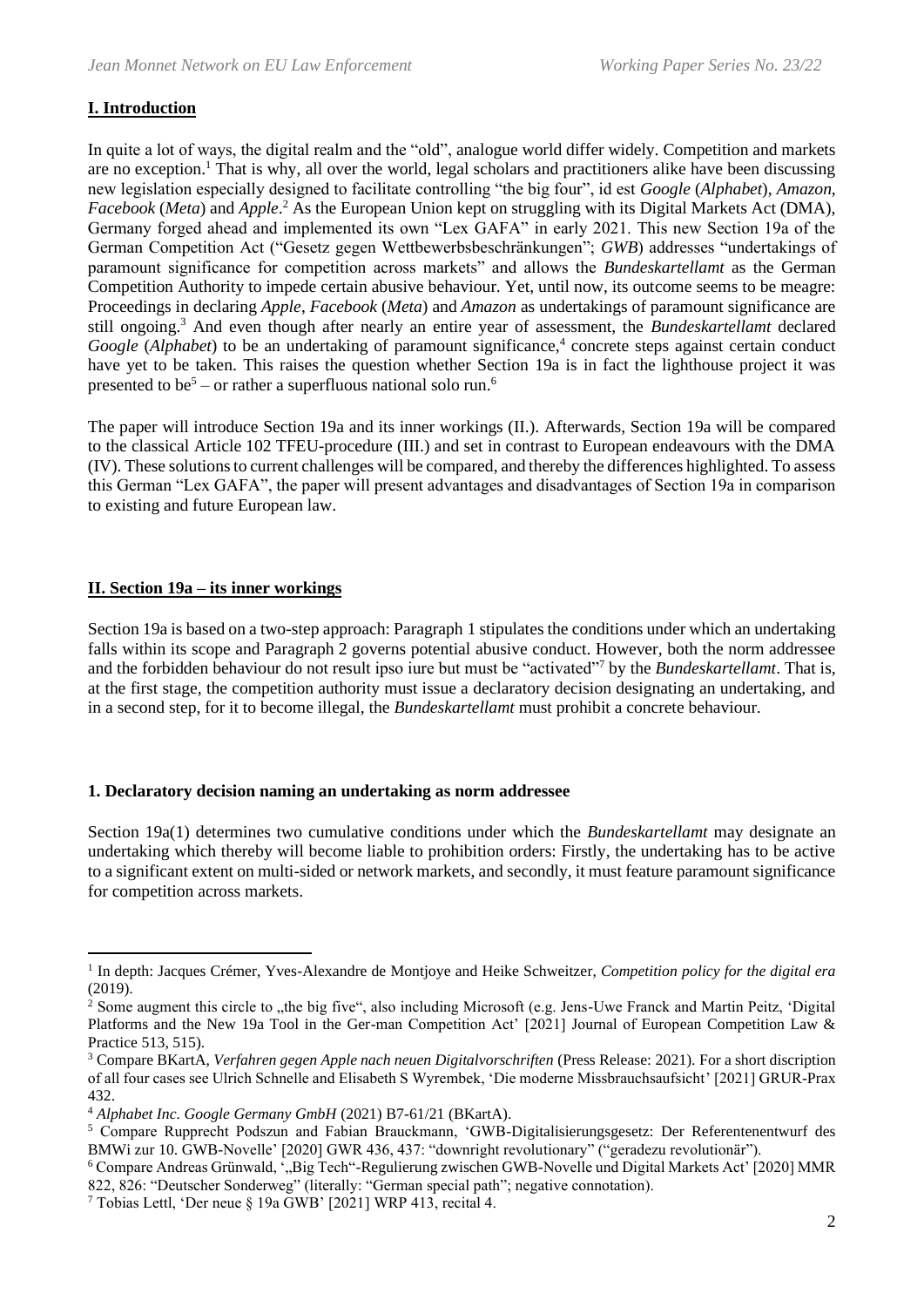#### *a) Significant activities on multi-sided or network markets*

The condition regarding an undertaking's economic activities can be split up into two components: Activities on multi-sided or network markets and its significance.

The restriction to multi-sided markets or networks is not stipulated directly in Section 19a but results from a referral to Section 18(3a). Section 18 is actually a norm clarifying under which conditions an undertaking controls a market. Its Paragraph 3a is fairly new itself as it just came into force with the 9<sup>th</sup> Amendment to the *GWB* in June 2017. It introduces additional criteria (such as consumer costs in switching a platform) to be considered when evaluating market dominance regarding "multi-sided markets and networks". According to the grounds of the law to this former 9th Amendment, multi-sided markets are characterised by having at least two different user groups to whom goods or services are offered. They exhibit indirect network effects. That is, the utility of one user group is linked to the existence and size of the other user group. In contrast, according to the grounds of the law, networks are characterised by their direct network effects. Id est, the utility of one user increases with the total number of users.<sup>8</sup> To give an example: In accordance with Section 18(3a), social media platforms are networks whereas sales platforms are multi-side markets. As the norm includes both terms, clarifying border cases (such as the social media platform with regards to advertisement agencies) is not necessary.

It is currently rather controversial if the scope of Section 19a is further restricted to digital markets.<sup>9</sup> This is because on the one hand, even though the grounds of the law to Section 18(3a) indicate that it was especially introduced with regards to digital markets, credit card systems and shopping malls are explicitly pointed out as real-world examples.<sup>10</sup> Thus, at least Section 18(3a) is not limited to digital markets.<sup>11</sup> In contrast, the grounds of the law to the  $10<sup>th</sup>$  Amendment state that Section 19a shall be restricted to digital markets.<sup>12</sup> Within the German legal system, the grounds of the law are not binding as they are published by the government, but it is parliament that finally passes a law. Instead, the wording of a norm, its (in general objectively determined)<sup>13</sup> purpose and its systematic position are considered to be of greater importance. As neither wording nor systematic position supports a restriction to digital markets, such a delimitation is difficult to justify. Nonetheless, despite all academic discussion, it must not be forgotten that the most pressing addressees of Section 19a belong to a small circle of undertakings mainly operating on digital markets.<sup>14</sup> Therefore, at least in the near future, its actual scope of application will be limited to digital markets.<sup>15</sup>

The undertaking's activities on multi-sided or network markets must mount up to a significant extent. This criterion contrasts the relevant enterprise's activities as a platform or network to its other economic activities.<sup>16</sup> That is, the undertaking must operate to a certain amount on multi-sided or network markets. It is not yet clear whether on top of that, the undertakting must realise the majority of its economic activities on markets

<sup>10</sup> Gesetzesentwurf der Bundesregierung, 9th Amendment (n 8) 49.

<sup>15</sup> See also, to this effect, Haus and Rundel (n 9), recital 10.

<sup>8</sup> Gesetzesentwurf der Bundesregierung, 9th Amendment 11 July 2016, BT-Drs. 18/10207 (Entwurf eines Neunten Gesetzes zur Änderung des Gesetzes gegen Wettbewerbsbeschränkungen) 47.

<sup>9</sup> Pro: Nothdurft, '§ 19a GWB' in Hermann-Josef Bunte (ed), *Kartellrecht* (14th ed. 2022) 23; Florian C Haus and Lukas Rundel, 'Neue Missbrauchsaufsicht für digitale Ökosysteme' [2022] RDi 125, recital 10. Contra: Lettl (n 7), recital 9; Thorsten Mäger, 'Die 10. GWB-Novelle: Eine Plattform gegen Big Tech?' [2020] NZKart 101, 101; Torsten Körber, ',Digitalisierung" der Missbrauchsaufsicht durch die 10. GWB-Novelle' [2020] MMR 290, 293 et sqq; Stephan M Nagel and Katharina Hillmer, 'Die 10. GWB-Novelle' [2021] DB 327, 329; Franck and Peitz (n 2), 516, 517.

<sup>&</sup>lt;sup>11</sup> Töllner, '§ 18 GWB' in Hermann-Josef Bunte (ed), *Kartellrecht* (14<sup>th</sup> ed. 2022) recital 171; Fuchs, '§ 18 GWB' in Ulrich Immenga and Ernst-Joachim Mestmäcker (eds), *Wettbewerbsrecht* (6th ed. 2020) recital 140.

<sup>&</sup>lt;sup>12</sup> Gesetzesentwurf der Bundesregierung, 10th Amendment 9 July 2020, BT-Drs. 19/23492 (GWB-Digitalisierungsgesetz) 74.

<sup>13</sup> Compare Markus Würdinger, 'Das Ziel der Gesetzesauslegung' [2016] JuS 1.

<sup>&</sup>lt;sup>14</sup> Compare the grounds of the law (Gesetzesentwurf der Bundesregierung, 10th Amendment (n 12) 74, 75): "targets a small circle of undertakings" ("zielt auf einen kleinen Kreis von Unternehmen"), "only for a few undertakings" ("nur für wenige Unternehmen"), "strictly limited circle of norm addressees" ("eng begrenzte[r] Adressatenkreis").

<sup>&</sup>lt;sup>16</sup> See however the grounds of the law according to which the comparison to other undertakings present on the relevant market shall be taken into account as well (Gesetzesentwurf der Bundesregierung, 10th Amendment (n 12) 74). With regards to the paramount significance-criterion, this does not make sense. Nothdurft (n 9) recital 27 states that because of changes in the legislation process, this aspect has become obsolete and thus may be ignored.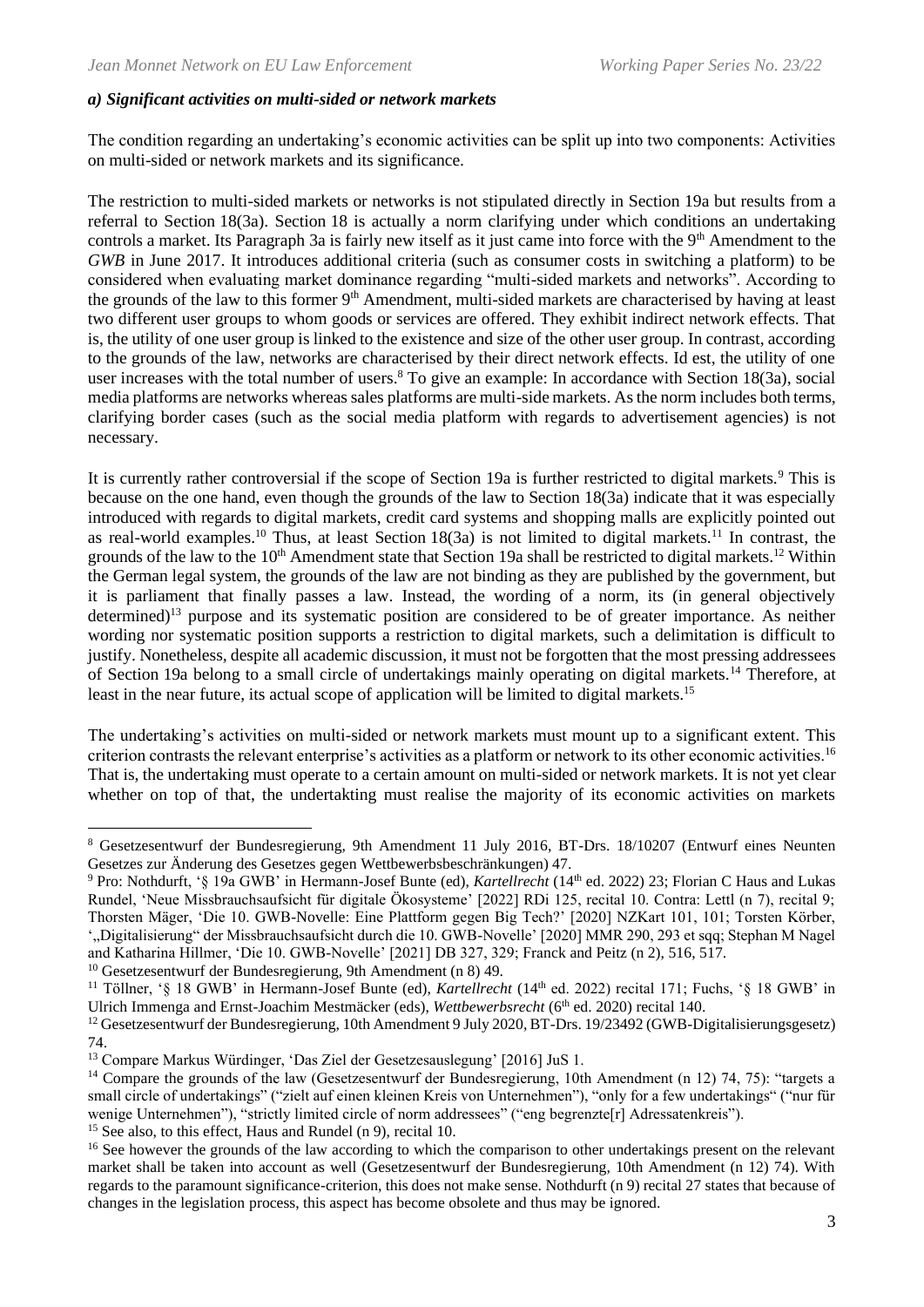addressed by Section  $18(3a)$  – or whether it is sufficient that these activities are not entirely negligible.<sup>17</sup> Therefore, some legal scholars predict delimitation problems.<sup>18</sup> But again: Currently, the *Bundeskartellamt* focuses its efforts on a handful of digital, international groups. Hence, delimitation problems will at least not occur in the near future – if ever.

Finally, it is worthwhile noting that the significant extent-criterion is a dynamic one: An undertaking's activities may rapidly shift from the analogue to the digital world. One must only consider the swift changes realised during the COVID-19 pandemic. Thus, undertakings currently not considered may suddenly become norm addressees.<sup>19</sup>

#### *b) Paramount significance for competition across markets*

In the second place, Section 19a(1) only addresses undertakings of paramount significance for competition across markets. This requirement shall guarantee the relative importance of an undertaking. Because of the wording "across markets", some scholars argue that an undertaking has to be active on at least two different markets to become a norm addressee.<sup>20</sup> Yet, the point of reference is clearly competition itself. Therefore, no market definition is necessary<sup>21</sup> and hence, the *Bundeskartellamt* is not obliged to establish the activities on different markets.<sup>22</sup>

Even though, at a first glance, "paramount significance" looks like a hard criterion to fulfil, it is intended as the opposite: Traditional competition law, especially Article 102 TFEU, only addresses undertakings in a position of dominance. In Section 19a, the threshold is deliberately lower while still indicating a certain leading position.<sup>23</sup> The idea behind this difference is twofold: Firstly, the grounds of the law state that within the digital realm, importance results from undertakings operating on various markets and especially realising network effects – possibly without being in a position of dominance on even one of them.<sup>24</sup> Secondly, there is the rather pragmatic thought that determining market power on digital markets is difficult and time consuming. Though there have been cases against *Google*, *Amazon*, *Apple* and *Facebook* in the past at both the European and national level, the final decisions took several years and were generally considered too late.<sup>25</sup> Therefore, speeding up the process is one of the most important goals of Section 19a(1).<sup>26</sup>

While the first sentence of Section 19a(1) only stipulates abstract criteria, its second sentence denominates various factors relevant for determining an undertaking's significance. As the term "especially" indicates, all of them are just examples, do not have to be present at the same time, and are not to be considered exclusively. Moreover, according to the grounds of the law, the order in which they are named does not imply any quantification.<sup>27</sup>

<sup>&</sup>lt;sup>17</sup> E.g. see the grounds of the law (Gesetzesentwurf der Bundesregierung, 10th Amendment (n 12) 74): "only undertakings with a focus on digital business models" ("nur Unternehmen mit Schwerpunkt im Bereich digitaler Geschäftsmodelle")

<sup>–</sup> "Therefore, undertakings are not encompassed for whom their activities as platform or network […] only play a very minor role" ("Nicht erfasst sind damit Unternehmen, bei denen die Tätigkeit als Plattform oder Netzwerk […] nur eine vollkommen untergeordnete Rolle spielt").

<sup>&</sup>lt;sup>18</sup> E.g. Haus and Rundel (n 9), recital 11.

<sup>19</sup> Compare Nothdurft (n 9) recital 26.

 $20$  Lettl (n 7), recital 10.

<sup>&</sup>lt;sup>21</sup> Marco Botta, 'Sector Regulation of Digital Platforms in Europe' [2021] Journal of European Competition Law & Practice 500, 503.

 $22$  Nothdurft (n 9) recital 28. See however Franck and Peitz (n 2), 517 still stressing the importance of defining markets.

 $23$  Lettl (n 7), recital 12.

<sup>24</sup> Gesetzesentwurf der Bundesregierung, 10th Amendment (n 12) 73.

<sup>25</sup> Rupprecht Podszun, 'Die 10. Novelle des Gesetzes gegen Wettbewerbsbeschränkungen (GWB)' (23 November 2020) Ausschussdrucksache 19(9)887 7, 8; Thorsten Käseberg, 'Kapitel 1' in Florian Bien and others (eds), *Die 10. GWB-Novelle* (2021) recital 174.

<sup>&</sup>lt;sup>26</sup> Compare Nothdurft (n 9) recitals 4, 5.

<sup>27</sup> Gesetzesentwurf der Bundesregierung, 10th Amendment (n 12) 75.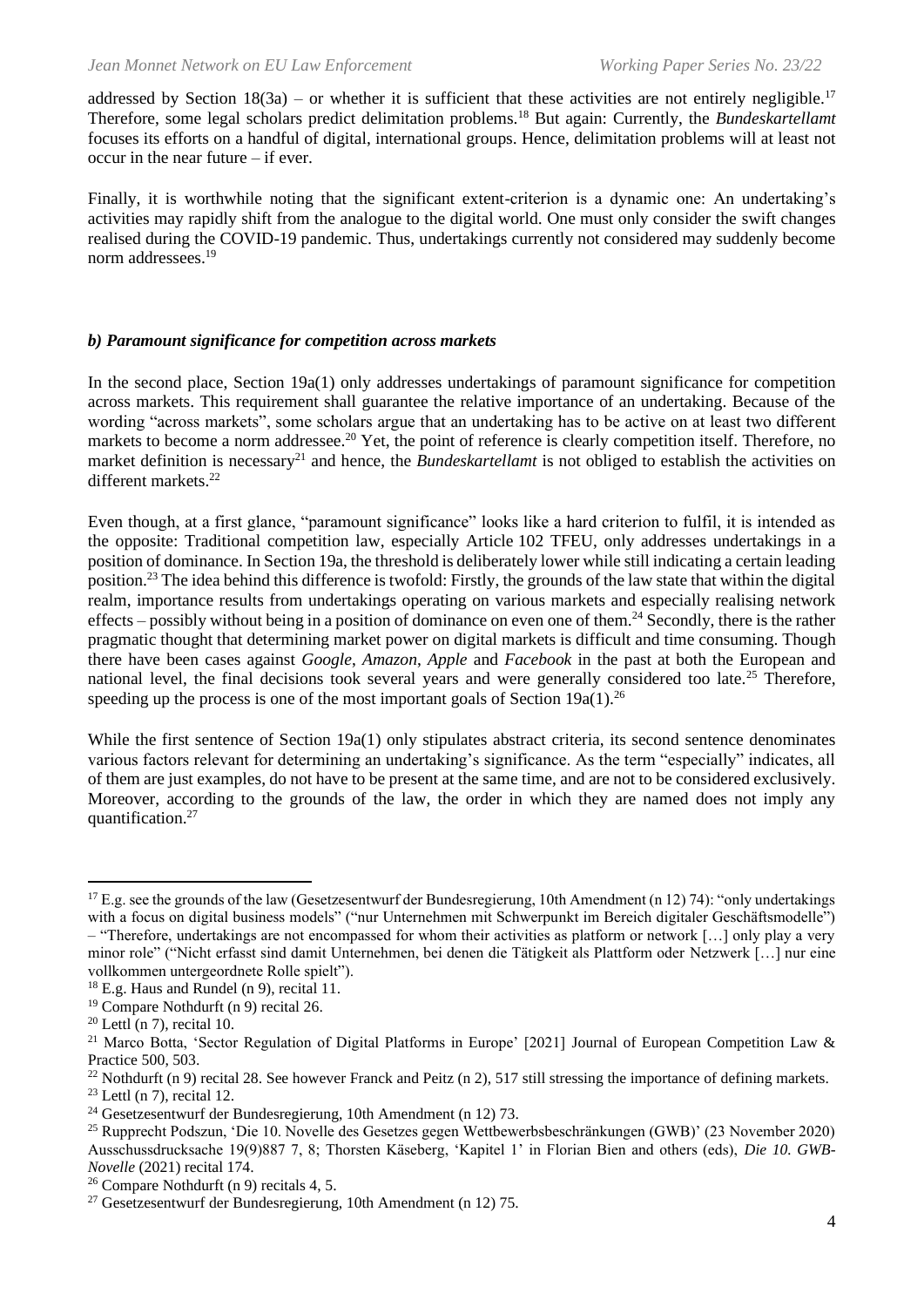Interestingly, the very first factor denominated is market dominance. Even though, as stated before, dominance is not necessary for a position of paramount significance, the argumentum e contrario is admissible. Further aspects explicitly named are financial strength and the access to other resources. The particularly relevant access to data<sup>28</sup> is denominated in a recital of its own. Finally, vertical integration and its significance for third parties, that is intermediary power, $^{29}$  are stipulated.

## **2. Prohibition decision regarding certain behaviour**

Section 19a(2) denominates a catalogue of potentially harmful acts. However, the norm only stipulates the option of prohibiting certain activities but does not contain a prohibition in itself. Instead, the *Bundeskartellamt* must take further action.

Consistently, the outlined behaviour is rather vague. The underlying idea is that the *Bundeskartellamt* may assess the circumstances on a case-by-case basis and thus concretise the course of action outlined by Section 19a(2).<sup>30</sup> Only after being designated an undertaking of paramount significance and after having received a prohibition decision, the undertaking must comply with the stipulated rules of conduct and only then, if the undertaking infringes the legal prohibition decision, an administrative fine may be imposed or a harmed party sued for damages.<sup>31</sup>

It is worthwhile noting that the title of the norm refers to "abusive conduct" even though Paragraph 2 does not denominate the listed actions as abusive. Correspondently, the second sentence of Paragraph 2 provides a justification-opportunity to the addressed undertaking.<sup>32</sup> That is, the undertaking may outline why its conduct is compliant to competition. However, as Sentence 3 explicitly points out, the burden of proof lies with the undertaking.<sup>33</sup> That is, the norm does not state that the listed conducts are abusive, but contains a rebuttable presumption.<sup>34</sup> The President of the *Bundeskartellamt Andreas Mundt* explains this as follows: "It denominates 'typically abusive' behaviour which may be prohibited by the *Bundeskartellamt* without the need of substantiating the abusiveness."<sup>35</sup>

What is more, the *Bundeskartellamt* does not have to elaborate on the harmfulness of the conduct in more detail. There is not even a defence of unharmfulness. Section 19a(2) simply implies that the behaviour will have negative consequences.<sup>36</sup>

In total, Section 19a(2) lists seven conducts: Section 19a(2)1 No 1 addresses the role of intermediary and the problem of self-preference. Therefore, it only applies to vertically integrated intermediaries. That is why Number 2 deals with gatekeepers in general and disparate conditions to different enterprises. Both Number 1 and 2 are special forms of exclusionary conduct.<sup>37</sup> Number 3 targets enrolment and leverage effects. The norm gives the examples of linking the use of an offer to the automatic use of another offer and making the use of an offer conditional on the use of another offer. Number 4 particularly approaches data. Making the use of services conditional on the user agreeing to the processing of data from other services is just one of the examples denominated. According to Number 5, interoperability and data portability may be enforced. The

<sup>28</sup> Compare ibid.

<sup>29</sup> Ibid.

<sup>30</sup> Matthias Heider and Konstantin Kutscher, 'Die 10. GWB-Novelle und die Missbrauchsaufsicht digitaler Plattformunternehmen' [2022] WuW 134, 136.

<sup>&</sup>lt;sup>31</sup> Compare Gesetzesentwurf der Bundesregierung, 10th Amendment (n 12) 75.

<sup>&</sup>lt;sup>32</sup> Compare Heider and Kutscher (n 30), 136 stressing its importance.

<sup>33</sup> In depth: Marcel Scholz, 'Regulierung nach § 19a GWB' [2022] WuW 128.

<sup>34</sup> Compare Botta (n 21), 505.

<sup>35</sup> Andreas Mundt, 'Wandel der kartellbehördlichen Aufsicht und die aktuellen Herausforderungen' [2021] WuW 418, 419: "Sie benennt "typischerweise missbräuchliche" Verhaltensweisen, die das Bundeskartellamt den betreffenden Digitalunternehmen untersagen kann, ohne die Missbräuchlichkeit des Verhaltens zusätzlich umfänglich begründen zu müssen." (Translation TB).

<sup>36</sup> Compare Gesetzesentwurf der Bundesregierung, 10th Amendment (n 12) 78.

<sup>37</sup> Compare ibid 75, 76.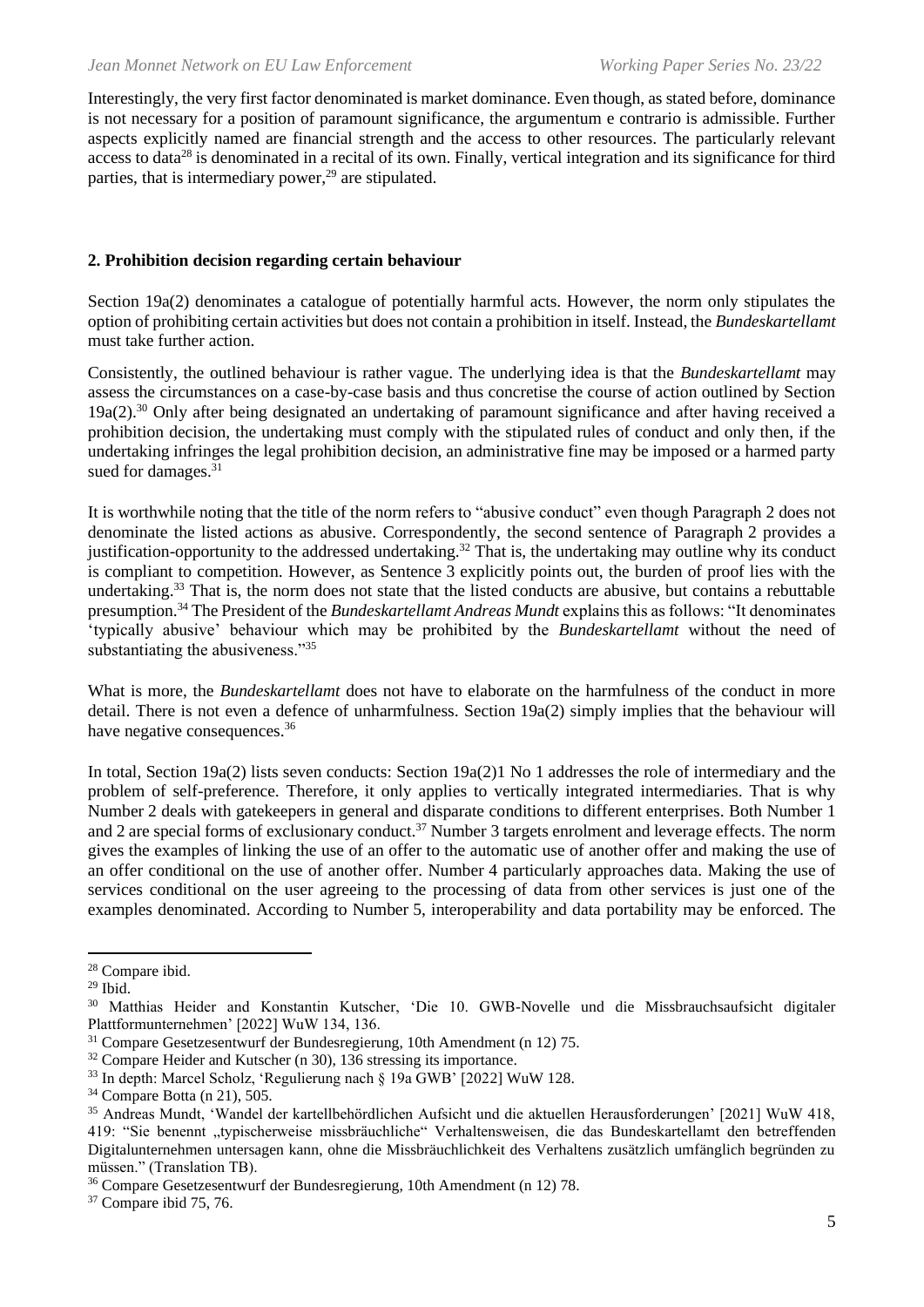underlying idea is to prevent lock-in effects because of missing interoperability and data portability.<sup>38</sup> Number 6 imposes an information duty as deficits therein complicate comparability.<sup>39</sup> Finally, Number 7 contains a special form of exploitative abuse banning the undertaking from demanding disproportionate benefits for handling the offers of another undertaking. That is, the undertaking of paramount significance shall not be able to gain advantages simply because of its position.<sup>40</sup>

The list is not intended to be mutually exclusive. On the contrary: To avoid regulatory gaps, they are especially designed to overlap.<sup>41</sup> In the beginning of the legislative process, the behaviour was just outlined in rather vague terms. In reaction to the DMA-Proposal stipulating concrete duties, the list was augmented and furthermore, examples were included.<sup>42</sup> These examples are to ensure effectivity and legal certainty but do not indicate that a behaviour not mentioned is legal.<sup>43</sup>

In theory, the prohibition decision should implement an ex-ante regulation. Yet, the grounds of the law state that such a decision may only be issued if there is "Erstbegehungsgefahr" (hazard of first infringement) or "Wiederholungsgefahr" (hazard of repetition).<sup>44</sup> In general, these terms refer to a situation in civil proceedings: To obtain an injunctive relief, a claimant must demonstrate that the respondent will engage in unlawful conduct in the near future by presenting serious and tangible factual indications. If the respondent has previously committed infringements, there is a general presumption of repetition. As they are civil proceeding-terms and, moreover, as there is no such indication in the wording of Section 19a(2), this statement in grounds of the law is rather surprising.<sup>45</sup> Legal scholars have pointed out that indeed, the *Bundeskartellamt* may not act without sufficient cause, but that this is a question of "pflichtgemäße Ermessensausübung" (reasonable discretion) resulting in a slightly different standard of review.<sup>46</sup> Notwithstanding this academic dispute, in the end, it is important to highlight that the *Bundeskartellamt* may not issue a prohibition decision without due cause. Especially, it will not be possible to issue the very same prohibition decision to every undertaking of paramount significance pursuant to Section 19a(1) whenever a certain behaviour comes up. Section 19a(2) does not hand the authority to create quasi-laws to the *Bundeskartellamt*.

#### **3. Norm inherent criticism**

Section 19a polarises. Several potential problems result from its vagueness, especially in Paragraph 1 but to a certain extent in Paragraph 2 as well. Regarding Paragraph 1, some legal scholars allege that because of being too sketchy, denominating an undertaking requires difficult, demanding and thus time-consuming investigations.<sup>47</sup> The very first case of *Google* seems to justify these fears: Though Section 19a was especially designed with regards to the big four, it took the *Bundeskartellamt* almost one year to issue its declaratory decision.<sup>48</sup> In this context, it is worthwhile noting that the highlighted position of market dominance as the first factor denominated for assessing the paramount significance across markets is rather unfortunate, as well. Contrary to the idea of establishing a different approach, it rather invites scholars to point out that a decision based on market dominance is better justified than one based on the other criteria.<sup>49</sup> Consequently or possibly

<sup>38</sup> Ibid 76.

<sup>39</sup> Ibid 77.

<sup>40</sup> Beschlussempfehlung und Bericht des Ausschusses für Wirtschaft und Energie 13 January 2021, BT-Drs. 19/25868 117.

 $41$  Nothdurft (n 9) recital 50.

<sup>42</sup> Beschlussempfehlung und Bericht des Ausschusses für Wirtschaft und Energie (n 40) 113.

<sup>43</sup> Ibid 114. Sceptical: Andreas Grünwald, '§ 19a GWB' in Wolfgang Jaeger and others (eds), *Frankfurter Kommentar*  zum Kartellrecht (100<sup>th</sup> ed. 2021) recital 59.

<sup>44</sup> Gesetzesentwurf der Bundesregierung, 10th Amendment (n 12) 75.

<sup>&</sup>lt;sup>45</sup> Haus and Rundel (n 9), recital 25.

<sup>46</sup> Compare Lettl (n 7), recital 22.

<sup>47</sup> Ibid recital 15. Regarding the government draft: Podszun (n 25) 9, 11.

<sup>48</sup> However, note that the grounds of the law foresaw process durations of two years (Gesetzesentwurf der Bundesregierung, 10th Amendment (n 12) 61).

<sup>49</sup> E.g. Haus and Rundel (n 9), recital 13.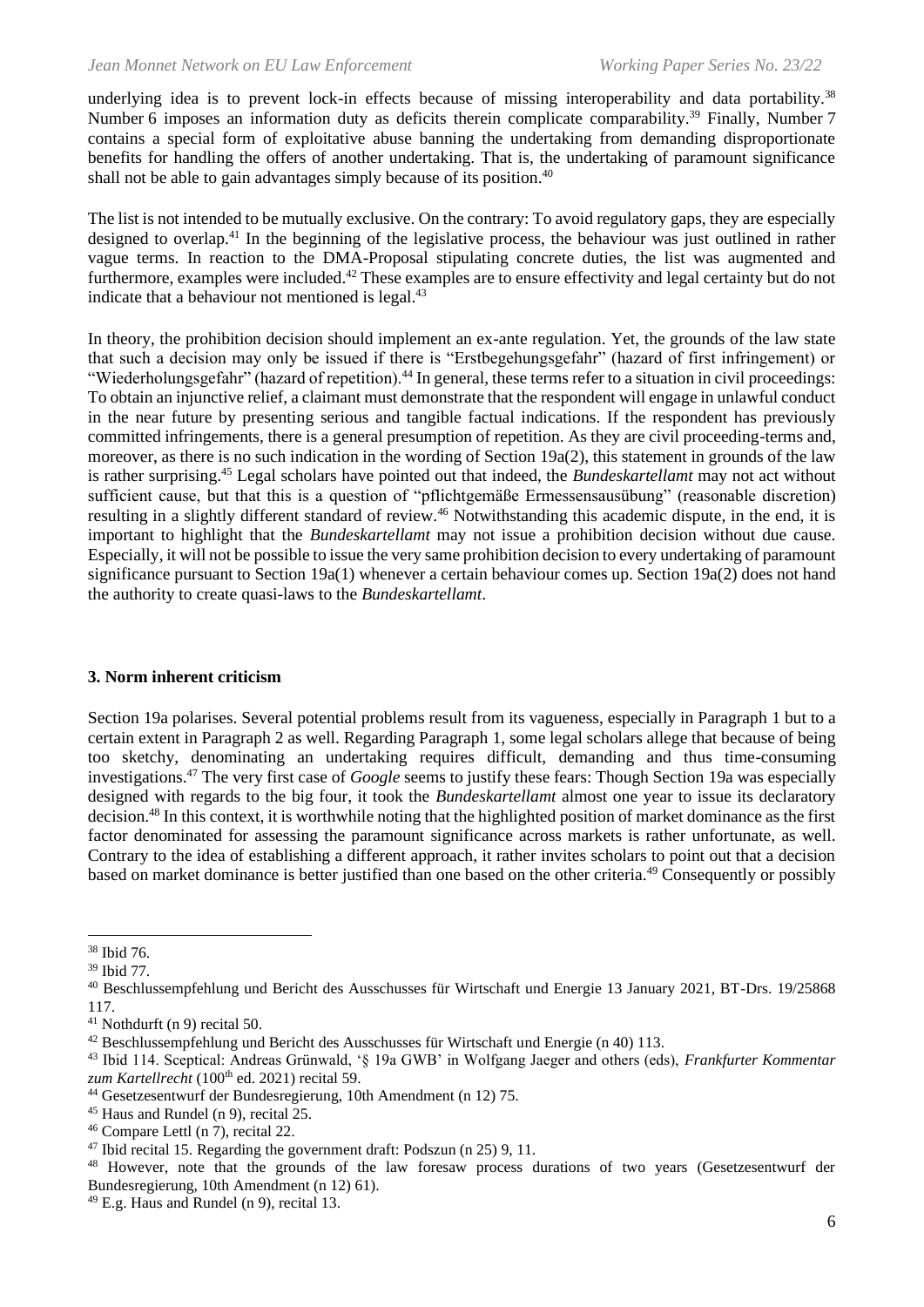only to be on the safe side, the *Bundeskartellamt* did indeed establish *Google*'s market dominance<sup>50</sup> – which might have taken even more time. Those in favour of Section 19a respond that indeed, the declaratory decision is time-consuming, but has to be made only once.<sup>51</sup> Thereafter, prohibition decisions are alleviated. Moreover, even the declaratory decision may have positive effects in making an undertaking aware of its position.<sup>52</sup> As following the *Bundeskartellamt*-decision, *Google* itself suggested remedies to remove competition concerns,<sup>53</sup> this presumption seems to be correct. Yet, one cannot fail to notice that Section 19a generally requires two steps which makes the proceedings cumbersome.

Another point of criticism resulting from Section 19a's vagueness is the accusation of legal uncertainty and an unnecessary shift in power towards the executive.<sup>54</sup> In contrast, supporters argue that only this vagueness guarantees the necessary flexibility for such dynamic markets.<sup>55</sup> These two interests are definitely opposed to each other. The grounds of the law state that the requirement of firstly designating an undertaking and secondly prohibiting a concrete behaviour sufficiently mitigates the problem of legal uncertainty.<sup>56</sup> Yet, the problem of a shift in power remains.

Finally, Section 19a has the huge disadvantage of being limited to German territory.<sup>57</sup> Of course, with the DMA being delayed time after time, the only alternative was not acting at all.<sup>58</sup> Some argued that German endeavours could function as a light house project convincing the rest of Europe of its necessity and therefore paving the way for DMA.<sup>59</sup> Yet, despite all good intentions the risk of market fragmentation remains.<sup>60</sup>

# **III. Section 19a and Article 102 TFEU**

After analysing Section 19a on its own, to gain further insights, the norm will now be set into comparison to traditional antitrust law. However, first of all, it is important to note that, though Union law is primarily applied, according to Article 3(2)2 Regulation (EC) No 1/2003, Member States may adopt stricter national law which prohibits unilateral conduct. Hence, Article 102 does not precede Section 19a.<sup>61</sup>

Comparing Section 19a to market abuse control reveals various similarities up to identical parts but great differences as well. The first difference manifests itself with regards to the modus operandi: Article 102 directly prohibits certain conducts. In contrast, Section 19a twice requires "activation" and is thus more dependent on the *Bundeskartellamt*'s actions. Whereas with Article 102, private individuals may sue without further intervention of a competition authority, this door is closed with Section 19 $a^{62}$  Yet, though this may be a huge discrepancy in theory, one must not forget that in real life, stand-alone actions are very few.

<sup>50</sup> *Google: Feststellung der überragenden marktübergreifenden Bedeutung für den Wettbewerb* (2022) B7 – 61/21 3 (BKartA).

<sup>51</sup> Ibid recital 15. See Nothdurft (n 9) recital 129: "Vorratscharakter" (storage nature).

 $52$  Yet, on the negative side, this may also lead to paralysis (Romina Polley and Rieke Kaup, 'Paradigmenwechsel in der deutschen Missbrauchsaufsicht' [2020] NZKart 113, 116).

<sup>53</sup> Haus and Rundel (n 9), recital 5 referring to BKartA, *Google News Showcase* (Press Release: 2022).

<sup>54</sup> See Körber 2020 (n 9) 294; Polley and Kaup (n 51), 116.

<sup>55</sup> See Nothdurft (n 9) recital 51; Philipp Steinberg, Raphael L'Hoest and Thorsten Käseberg, 'Digitale Plattformen als Herausforderung für die Wettbewerbspolitik in der EU' [2021] WuW 414, 416.

<sup>56</sup> Gesetzesentwurf der Bundesregierung, 10th Amendment (n 12) 74.

<sup>57</sup> Bernhard Jakl, 'Jenseits des Datenschutzes' [2021] RDi 71, recital 13.

<sup>58</sup> Therefore in favour of Section 19a: Torsten J Gerpott, 'Neue Pflichten für große Betreiber digitaler Plattformen: Vergleich von § 19a GWB und DMA-Kommissionsvorschlag' [2021] NZKart 273, 279.

<sup>58</sup> See Podszun (n 25) 10.

<sup>59</sup> See Podszun (n 25) 10.

<sup>60</sup> European Commission, *Impact Assessment Report* (SWD(2020) 363 final 2020) recital 29. Further: Boris P Paal and Lea K Kumkar, 'Wettbewerbsschutz in der Digitalwirtschaft' [2021] NJW 809, recital 20; Scholz (n 33), 134.

 $61$  Nothdurft (n 9) recital 136. However, there is some critical debate whether Section 19a differs so much from traditional competition law that Article 3(2)2 does not even apply (see Grünwald, '.,Big Tech"-Regulierung zwischen GWB-Novelle und Digital Markets Act' (n 6) 824; Paal and Kumkar (n 59), recital 18).

<sup>62</sup> Gesetzesentwurf der Bundesregierung, 10th Amendment (n 12) 75.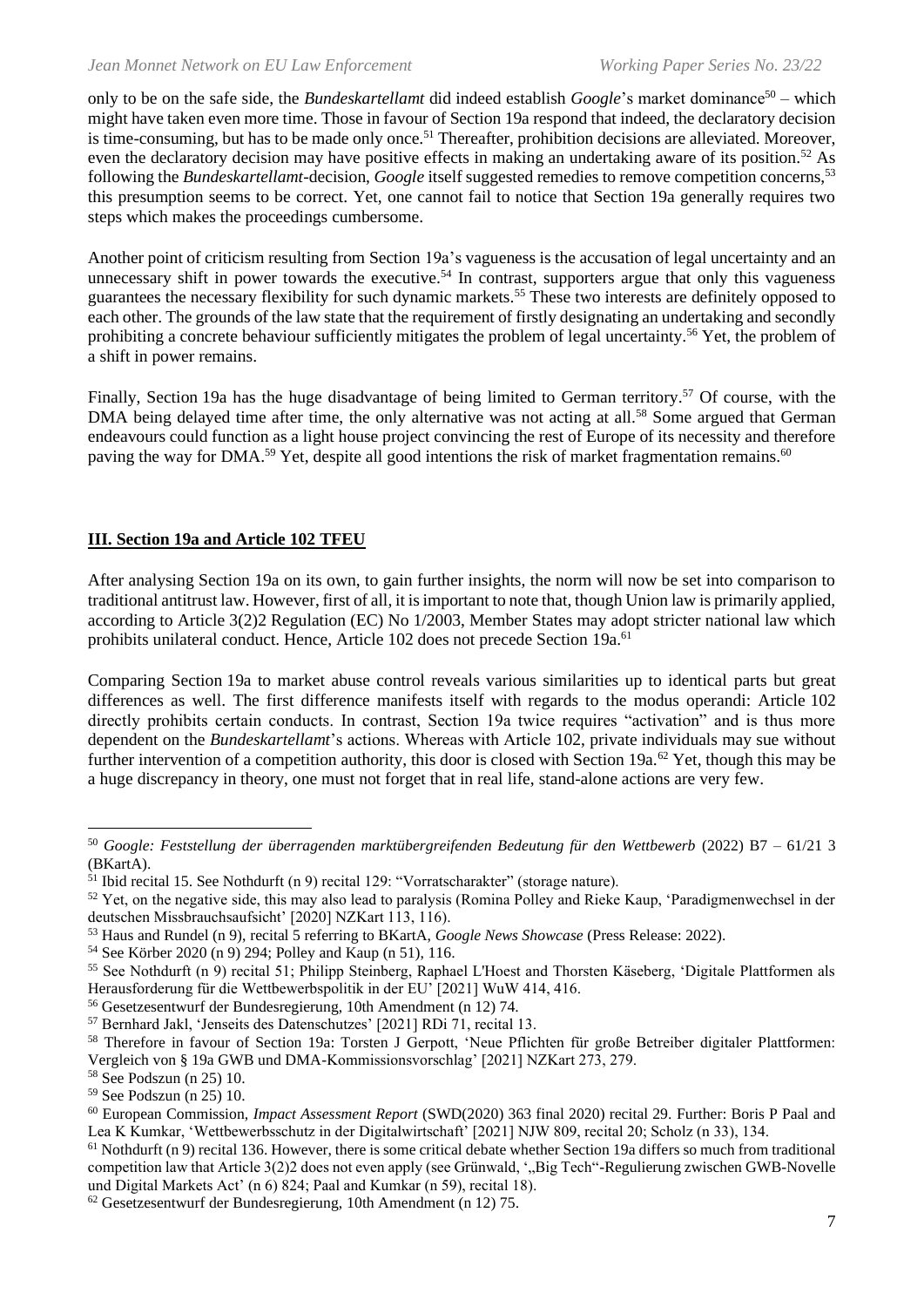Another modification can be seen with regards to the norm addressee: Though both in a position of power, Article 102 requires market dominance whereas with Section 19a, a position of paramount significance suffices. This aspect allows for more undertakings to be considered. Moreover, it is supposed to simplify the work of the *Bundeskartellamt*. Yet, especially considering that market dominance is a criterion for determining the position of paramount significance, there is reasonable doubt whether this intended simplification works.

Section 19a's point of reference is not one single market but competition itself. Furthermore, only markets with special characteristics are to be considered though scholars do not agree whether the restriction ends with multi-sided and network markets or whether on top of that, the undertaking must operate in the digital realm. Nonetheless, in the end, Section 19a's scope of application is narrower.

Finally, regarding the relevant behaviour, both Section 19a and Article 102 target abusive conduct of undertakings.<sup>63</sup> Therefore, the relevant conduct is rather similar. Though Article 102 does not point out problematic behaviour in such detail, there is no abusive behaviour captured by Section 19a that could not be targeted by Article 102.<sup>64</sup> Yet, by directly naming certain conducts and on top of that giving examples, Section 19a intends to lighten the burden of proof for the *Bundeskartellamt*. However, scholars doubt whether in practice, this really results in a simplification of procedure – or whether the concretisation leads to a different, yet comparable effort.<sup>65</sup>

Summing up, Section 19a and Article 102 both target abusive conduct of undertakings in a position of power. Regarding its scope, Section 19a is narrower, but within, both norms could be applied to the very same case.<sup>66</sup> Hence, in the end, Section 19a can only become of relevance if – in practical terms – it allows a more effective control of abusive practices. At least its design is intended to be better suited to tackle GAFA. Yet, as the wording is rather vague, there is justifiable doubt on its manageability.<sup>67</sup>

#### **IV. Section 19a and the Digital Markets Act**

On March 25th, Parliament's rapporteur *Andreas Schwab*, French Secretary of State *Cédric O*, Commission Executive Vice-President *Margrethe Vestager*, and Commissioner for the Internal Market *Thierry Breton* gave a joint press conference announcing that a deal on European Digital Markets Act had been reached.<sup>68</sup> And though a final document has yet to be published, in the words of *Vestager* "the co-legislatures have kept the main architecture of [the] proposal", especially "the centralised enforcement on EU-level, the designation process of a gatekeeper, the series of dos and don'ts and the tools of enforcement".<sup>69</sup> Consequently, the DMA-Proposal<sup>70</sup> can still serve as a basis for comparing Section 19a with European legislation yet to come.

Contrasting DMA and Section 19a, one big similarity stands out: Both of them focus on Big Tech. While with Section 19a, one has to consult the grounds of the law,<sup>71</sup> the DMA directly focuses on gatekeepers which are defined in relation to core platform services requiring a link to the digital realm.<sup>72</sup> On top of that, both the

<sup>63</sup> Compare ibid referring to Section 19a as "real abuse control" ("echte Missbrauchsaufsicht").

<sup>64</sup> Nothdurft (n 9) recital 4, 49; Körber 2020 (n 9) 295.

 $65$  See however Gerpott (n 57), 277 who forecasts problems regarding DMA's vagueness as well.

<sup>66</sup> Gesetzesentwurf der Bundesregierung, 10th Amendment (n 12) 75.

 $67$  See Lettl (n 7), recital 51.

 $68$  Andreas Schwab and others, 'Press conference on the Digital Markets Act (DMA) – results of the trilogue' (25 March 2021) <https://multimedia.europarl.europa.eu/en/webstreaming/press-conference-by-andreas-schwab-rapporteur-ondigital-markets-act-dma-results-of-trilogue\_20220325-1000-SPECIAL-PRESSER> accessed 12 April 2022.

<sup>69</sup> Margrethe Vestager, ibid.

 $70$  Proposal for a regulation on contestable and fair markets in the digital sector (Digital Markets Act) 15 December 2020, SEC(2020) 437 final.

 $71$  See Gesetzesentwurf der Bundesregierung, 10th Amendment (n 12) 73: "role of a gatekeeper" ("Gatekeeper-Funktion").

<sup>&</sup>lt;sup>72</sup> See Article 2 No 1 and 2. In depth: Florian C Haus and Anna-Lena Weusthof, 'The Digital Markets Act – a Gatekeeper's Nightmare?' [2021] WuW 318, 320.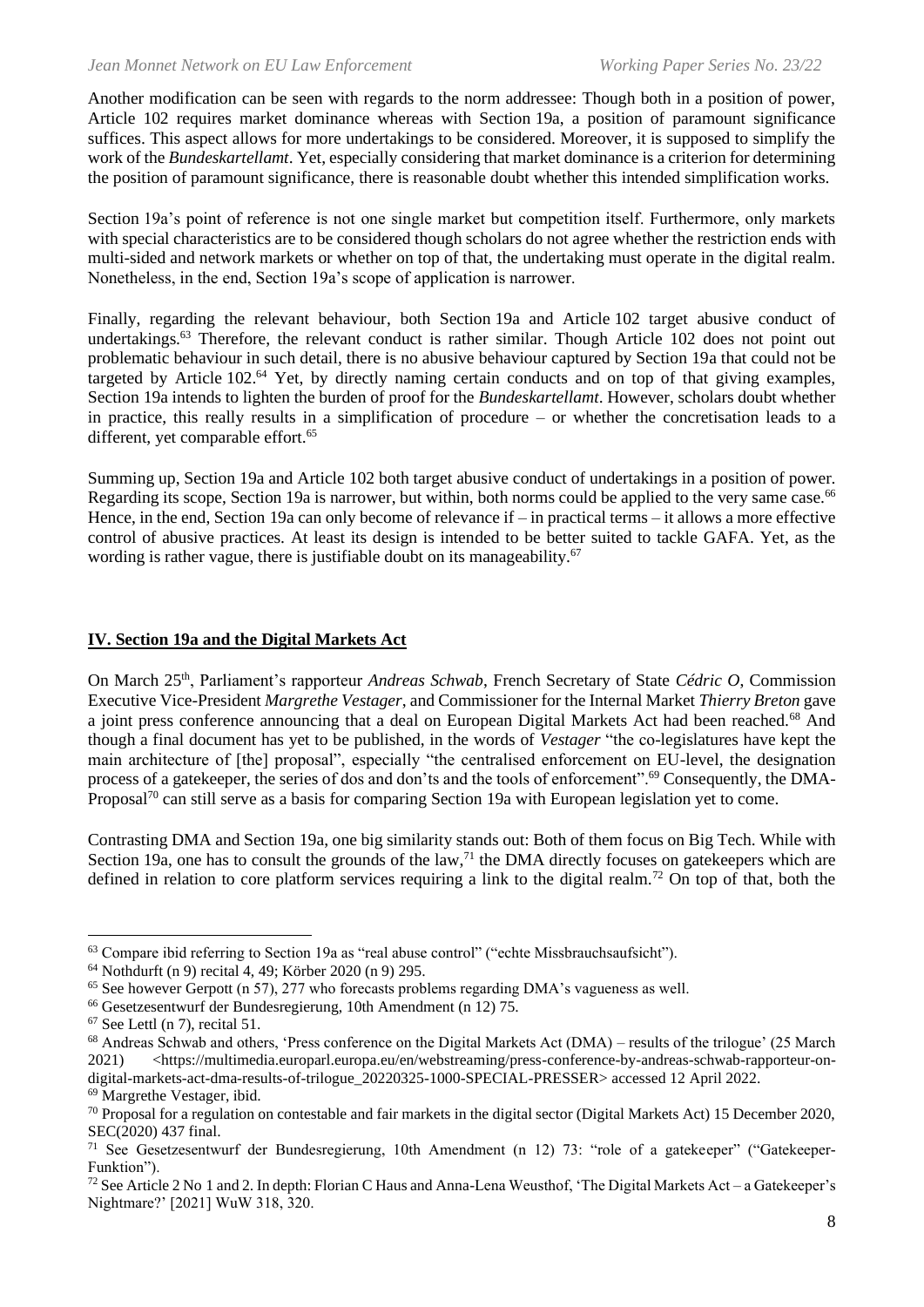undertakings of paramount significance and gatekeepers have to be designated.<sup>73</sup> However, though Article  $3(1)$ DMA-Proposal names qualitative criteria, Paragraph 2 establishes a presumption according to certain thresholds.<sup>74</sup> Because of these thresholds, the European Commission will have an easier job than the *Bundeskartellamt*, most likely resulting in less delays. Moreover, for the undertakings concerned, thresholds enhance legal certainty.<sup>75</sup> At a first glance, Section 19a has the advantage of greater flexibility. Yet, Article 3(6) DMA-Proposal also leaves room for further designation relying on quantitative criteria. Therefore, regarding the norm addressee, Article 3 DMA-Proposal augments the manageability and legal certainty while still encompassing the flexibility of Section 19a.

The second stage regarding the prohibited conduct shows even more differences: Article 5 and 6 DMA-Proposal enlist concrete obligations. As *Schwab* pointed out during the press conference, the advantage of this is that undertakings get "a very clear direction what fair markets mean".<sup>76</sup> Yet, to a certain extent, Articles 5 and 6 are "backward looking"<sup>77</sup> and leave little room for new developments. In contrast, according to Section 19a(2), it is mostly up to the *Bundeskartellamt* to concretise these obligations. And though by now stipulating examples, Section 19a(2) has become more concrete than in the beginning of the legislation process, it still allows for further discretion than Articles 5 and 6. However, unlike Article 10 of the DMA-Proposal, there is no real flexibility clause. In the end, the list of Section 19a(2) is exhaustive. Therefore, it is the DMA which reveals more development opportunities. On top of this, Section 19a's case-by-case approach is fairly close to traditional antitrust law and thus to its problem of being time consuming.

Although the distinction between competition law and regulatory law is fuzzy,<sup>78</sup> the DMA was explicitly designed as regulatory law.<sup>79</sup> In contrast, Section 19a is something different: As shown above, the link to abusive conduct remains, but it is weakened compared to Article 102. While theoretically, there is the possibility of an ex ante-decision, in practice ex post-prohibitions are far more likely.<sup>80</sup> However, Section 19a – at least in practical terms – focuses on a special circle of undertakings belonging to the digital world. Therefore, as the DMA, Section 19a primarily addresses a special sector and hence, puts a certain distance between itself and traditional antitrust law.<sup>81</sup> In the past, Section 19a has been somewhat befittingly called a chimera as it is not competition law any more nor regulation law but something in between.<sup>82</sup> Unfortunately, it is this very distinction which will most likely decide on the future of Section 19a.<sup>83</sup> If Section 19a was to be considered competition law, the DMA's coming into force would not result in any changes.<sup>84</sup> If, however, it was to be considered regulatory law and if Article 1(5) of the DMA-Proposal was to stay in the final version, Section 19a would not be admissible any more.<sup>85</sup>

<sup>76</sup> Schwab and others (n 67).

<sup>73</sup> See Article 3 DMA-Proposal and Section 19a(1).

<sup>74</sup> Compare Botta (n 21), 504: "major differences".

<sup>75</sup> Gerpott (n 57), 275.

 $77$  Ibid.

<sup>78</sup> In depth: Justuts Haucap and Heike Schweitzer, 'Die Begrenzung überragender Marktmacht digitaler Plattformen im deutschen und europäischen Wettbewerbsrecht' [2021] Perspektiven der Wirtschaftspolitik 17, 19.

<sup>79</sup> Schwab and others (n 67).

<sup>80</sup> Compare Podszun (n 25) 9.

 $81$  Compare Philipp Bongartz, ' $\S$  19a GWB – a keeper?' [2022] WuW 72, 73.

<sup>82</sup> Torsten Körber, 'Lessons from the Hare and the Tortoise – Part 1' [2021] NZKart 379, 381. Moreover: Steinberg, L'Hoest and Käseberg (n 54), 416.

<sup>83</sup> In depth: Andreas Grünwald, 'Gekommen, um zu bleiben?' [2021] NZKart 496.

<sup>84</sup> Compare Haus and Weusthof (n 71), 323; Dragan Jovanovic and Jakob Greiner, 'DMA: Überblick über den geplanten EU-Regulierungsrahmen für digitale Gatekeeper' [2021] MMR 678, 679; Heike Schweitzer, 'The Art to Make Gatekeeper Positions Contestable and the Challenge to Know What Is Fair' [2021] ZEuP 503, 509; Wolfgang Bosch, 'Die Entwicklung des deutschen und europäischen Kartellrechts' [2021] NJW 1791, recital 45; Franck and Peitz (n 2), 526; Nothdurft (n 9) recital 139 et sqq.

<sup>&</sup>lt;sup>85</sup> Compare Grünwald, '§ 19a GWB' (n 43) recitial 27; Gerpott (n 57), 279; Nagel and Hillmer (n 9), 330; Daniel Zimmer and Jan-Frederick Göhsl, 'Vom New Competition Tool zum Digital Markets Act' [2021] ZWeR 29, 59; Romina Polley and Friedrich A Konrad, 'Der Digital Markets Act – Brüssels neues Regulierungskonzept für Digitale Märkte' [2021] WuW 198, 199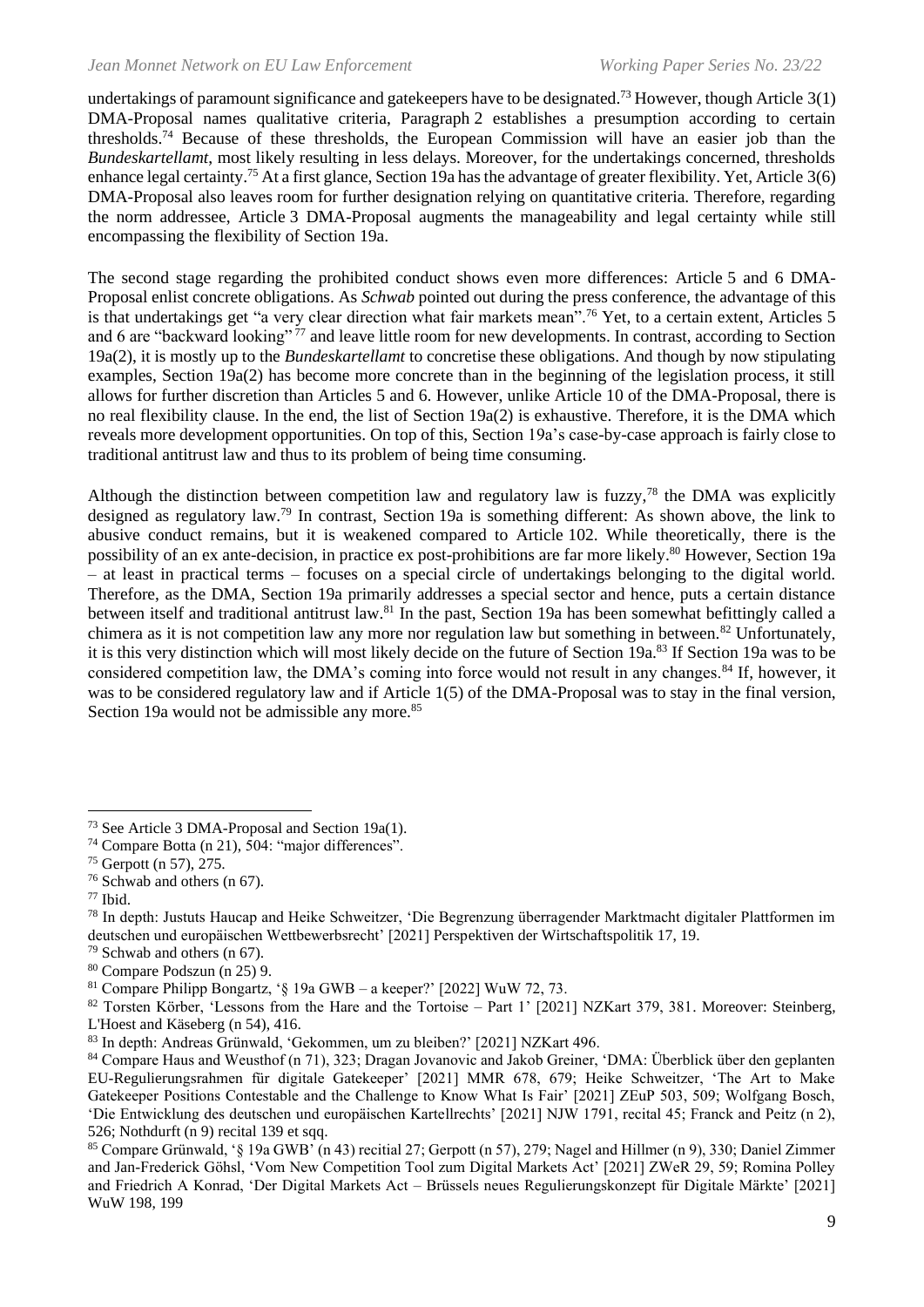# **V. Conclusion**

Currently, we are in an interim phase: An agreement on the DMA has been reached, yet it will not come into force until autumn 2022.<sup>86</sup> Assessing its structure and functioning, one might get the impression of Section 19a mirroring this development: While still having a connection to abusive conduct, there are considerable differences between traditional competition law and the new norm. Yet, with its focus on the individual case, it is not regulation law either but something in between.

Because of this interim time, it is not yet clear whether Section 19a will remain. Though some already start mourning the potential loss,<sup>87</sup> one must ask whether, with the DMA coming into force, Section 19a has maybe fulfilled its purpose. If its goal was to break the ice for the DMA, this would definitely be the case. If its function was bridging the time gap before a European norm, Section 19a would become obsolete as well. If, however, the objective was to enable a case-by-case analysis with special circumstances of digital markets in mind, a certain scope of application could persist.<sup>88</sup> Nonetheless, even with this in mind, the disadvantage of market fragmentation remains. Especially when considering that Article 102 TFEU already entails an instrument for individual abuse control. Therefore, the more convincing conclusion is that with DMA coming into force, Section 19a has served its principle purpose. Therefore, Section 19a should neither be considered lighthouse project nor superfluous national solo run but a useful bridging of a regulatory interim phase.

<sup>86</sup> In the press conference, Margrethe Vestager prognosticated October.

<sup>87</sup> Compare Steinberg, L'Hoest and Käseberg (n 54), 416.

<sup>88</sup> See Bongartz (n 81).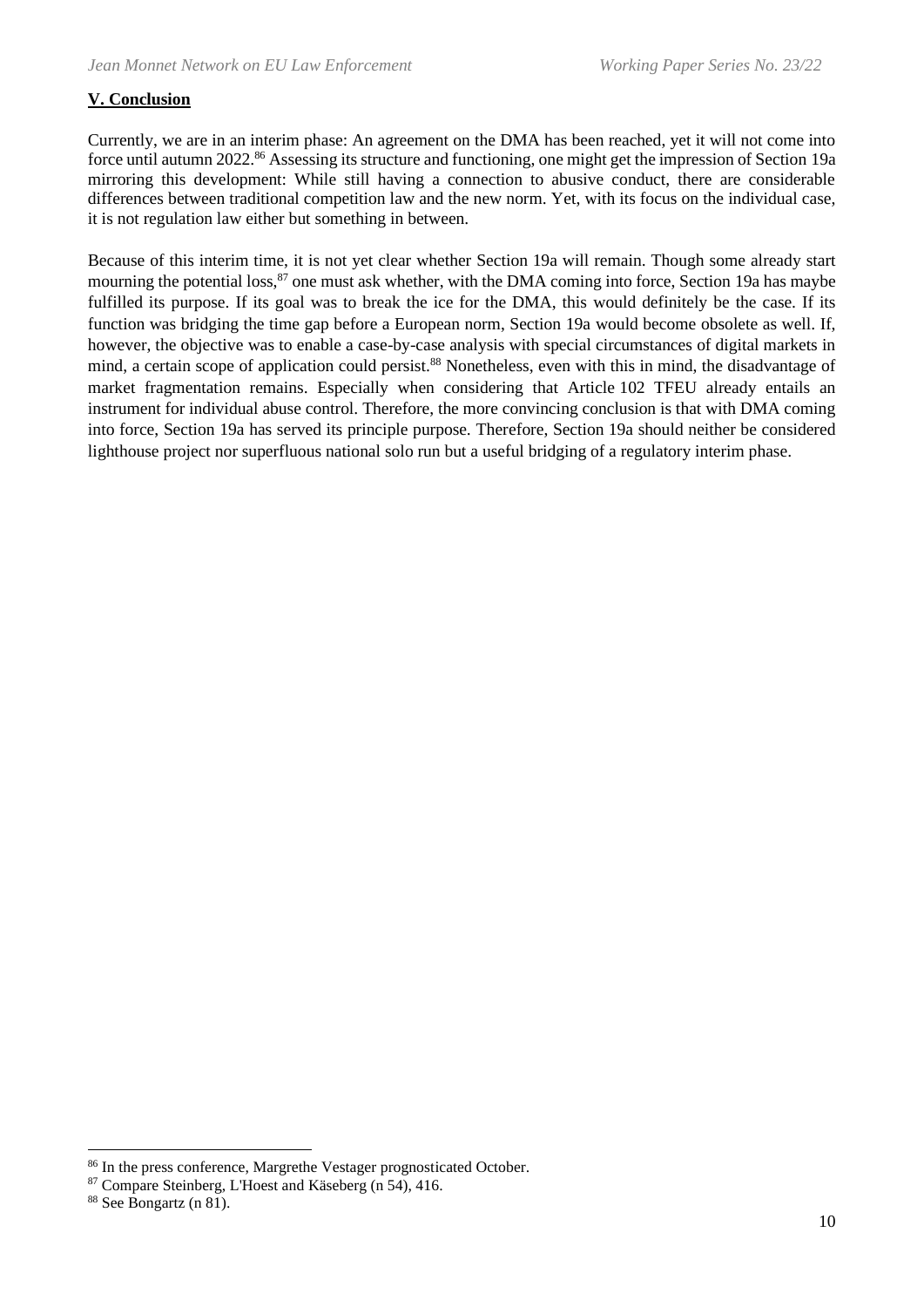#### **References**

- Beschlussempfehlung und Bericht des Ausschusses für Wirtschaft und Energie 13 January 2021, BT-Drs. 19/25868.
- BKartA, *Verfahren gegen Apple nach neuen Digitalvorschriften (§ 19a Abs. 1 GWB)* (Press Release: 2021).

– *Alphabet Inc. Google Germany GmbH* (2021) B7-61/21.

– *Google: Feststellung der überragenden marktübergreifenden Bedeutung für den Wettbewerb* (2022)  $B7 - 61/21$ .

– *Google News Showcase – Bundeskartellamt konsultiert Vorschläge Googles zum Ausräumen wettbewerblicher Bedenken* (Press Release: 2022).

Bongartz P, '§ 19a GWB - a keeper?' [2022] WuW 72.

Bosch W, 'Die Entwicklung des deutschen und europäischen Kartellrechts' [2021] NJW 1791.

Botta M, 'Sector Regulation of Digital Platforms in Europe: Uno, Nessuno e Centomila' [2021] Journal of European Competition Law & Practice 500.

Crémer J, Montjoye Y-A and Schweitzer H, *Competition policy for the digital era* (2019).

- European Commission, *Impact Assessment Report: accompanying the document Proposal for a Regulation on contestable and fair markets in the digital sector (Digital Markets Act)* (SWD(2020) 363 final 2020).
- Franck J-U and Peitz M, 'Digital Platforms and the New 19a Tool in the German Competition Act' [2021] Journal of European Competition Law & Practice 513.

Fuchs, '§ 18 GWB' in Ulrich Immenga and Ernst-Joachim Mestmäcker (eds), *Wettbewerbsrecht* (6<sup>th</sup> ed. 2020).

Gerpott TJ, 'Neue Pflichten für große Betreiber digitaler Plattformen' [2021] NZKart 273.

- Gesetzesentwurf der Bundesregierung,  $10<sup>th</sup>$  Amendment 9 July 2020, BT-Drs. 19/23492 (GWB-Digitalisierungsgesetz).
- Gesetzesentwurf der Bundesregierung, 9<sup>th</sup> Amendment 11 July 2016, BT-Drs. 18/10207 (Entwurf eines Neunten Gesetzes zur Änderung des Gesetzes gegen Wettbewerbsbeschränkungen).

Grünwald A, '"Big Tech"-Regulierung zwischen GWB-Novelle und Digital Markets Act' [2020] MMR 822.

– 'Gekommen, um zu bleiben? – § 19a GWB im Lichte des DMA-Entwurfs' [2021] NZKart 496.

– '§ 19a GWB' in Wolfgang Jaeger and others (eds), *Frankfurter Kommentar zum Kartellrecht* (100th ed. 2021).

Haucap J and Schweitzer H, 'Die Begrenzung überragender Marktmacht digitaler Plattformen im deutschen und europäischen Wettbewerbsrecht' [2021] Perspektiven der Wirtschaftspolitik 17.

Haus FC and Rundel L, 'Neue Missbrauchsaufsicht für digitale Ökosysteme' [2022] RDi 125.

Haus FC and Weusthof A-L, 'The Digital Markets Act – a Gatekeeper's Nightmare?' [2021] WuW 318.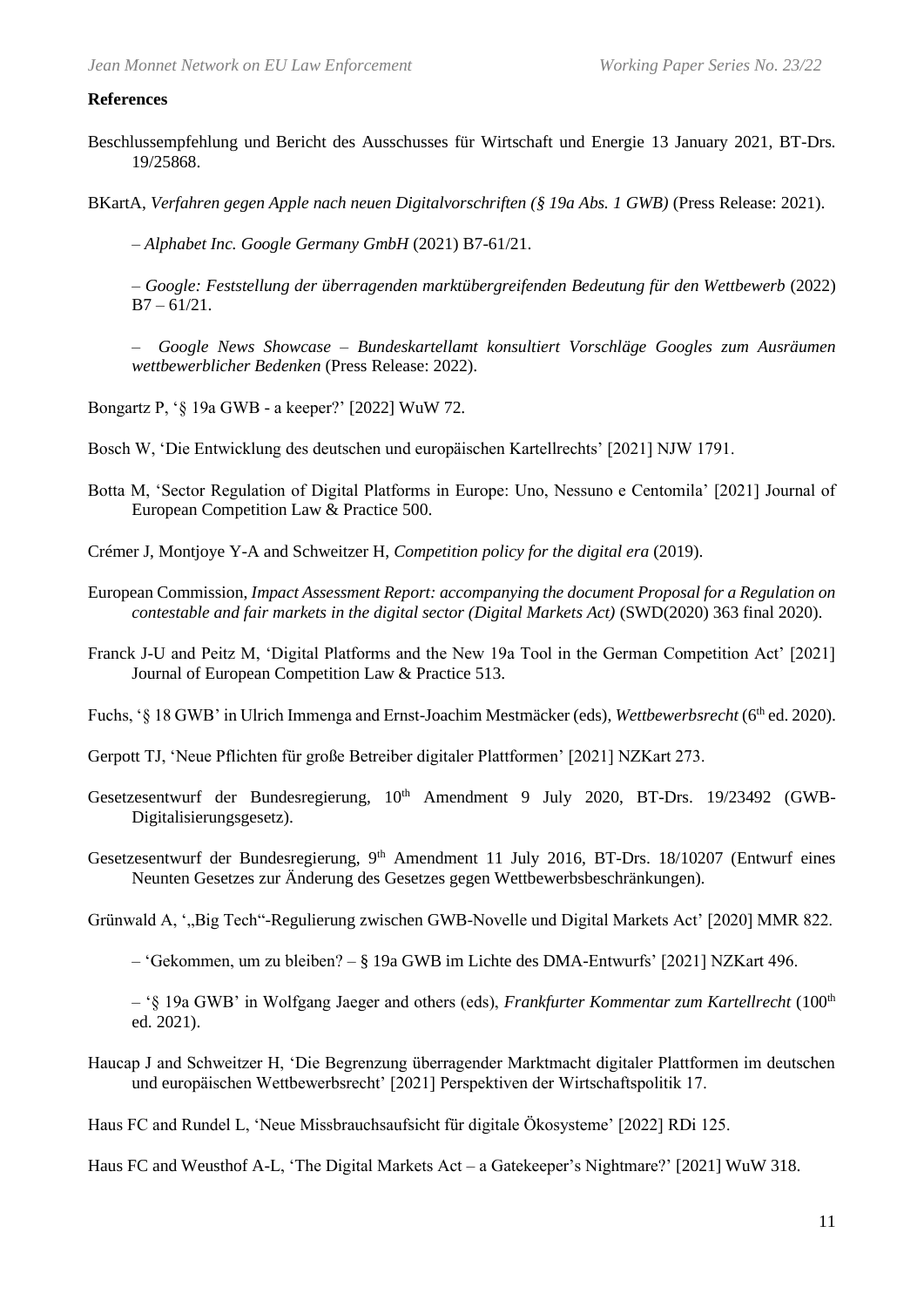- Heider M and Kutscher K, 'Die 10. GWB-Novelle und die Missbrauchsaufsicht digitaler Plattformunternehmen' [2022] WuW 134.
- Jakl B, 'Jenseits des Datenschutzes' [2021] RDi 71.
- Jovanovic D and Greiner J, 'DMA: Überblick über den geplanten EU-Regulierungsrahmen für digitale Gatekeeper' [2021] MMR 678.
- Käseberg T, 'Kapitel 1' in Florian Bien and others (eds), *Die 10. GWB-Novelle* (2021).
- Körber T, '"Digitalisierung" der Missbrauchsaufsicht durch die 10. GWB-Novelle' [2020] MMR 290.

– 'Lessons from the Hare and the Tortoise: Legally imposed self-regulation, proportionality and the right to defence under the DMA – Part 1' [2021] NZKart 379.

- Lettl T, 'Der neue § 19a GWB' [2021] WRP 413.
- Mäger T, 'Die 10. GWB-Novelle: Eine Plattform gegen Big Tech?' [2020] NZKart 101.
- Mundt A, 'Wandel der kartellbehördlichen Aufsicht und die aktuellen Herausforderungen' [2021] WuW 418.
- Nagel SM and Hillmer K, 'Die 10. GWB-Novelle Update für die Missbrauchsaufsicht in der Digitalwirtschaft' [2021] DB 327.
- Nothdurft, '§ 19a GWB' in Hermann-Josef Bunte (ed), *Kartellrecht* (14<sup>th</sup> ed. 2022).
- Paal BP and Kumkar LK, 'Wettbewerbsschutz in der Digitalwirtschaft' [2021] NJW 809.
- Podszun R, 'Die 10. Novelle des Gesetzes gegen Wettbewerbsbeschränkungen (GWB): Stellungnahme für den Ausschuss für Wirtschaft und Energie des Deutschen Bundestages' (23 November 2020) Ausschussdrucksache 19(9)887.
- Podszun R and Brauckmann F, 'GWB-Digitalisierungsgesetz: Der Referentenentwurf des BMWi zur 10. GWB-Novelle' [2020] GWR 436.
- Polley R and Kaup R, 'Paradigmenwechsel in der deutschen Missbrauchsaufsicht' [2020] NZKart 113.
- Polley R and Konrad FA, 'Der Digital Markets Act Brüssels neues Regulierungskonzept für Digitale Märkte' [2021] WuW 198.
- Proposal for a regulation on contestable and fair markets in the digital sector (Digital Markets Act) 15 December 2020, SEC(2020) 437 final.
- Schnelle U and Wyrembek ES, 'Die moderne Missbrauchsaufsicht volle Kraft voraus mit § 19 a GWB?' [2021] GRUR-Prax 432.
- Scholz M, 'Regulierung nach § 19a GWB' [2022] WuW 128.
- Schwab A and others, 'Press conference on the Digital Markets Act (DMA) results of the trilogue' (25 March 2021) <https://multimedia.europarl.europa.eu/en/webstreaming/press-conference-by-andreas-schwabrapporteur-on-digital-markets-act-dma-results-of-trilogue\_20220325-1000-SPECIAL-PRESSER> accessed 12 April 2022.
- Schweitzer H, 'The Art to Make Gatekeeper Positions Contestable and the Challenge to Know What Is Fair: A Discussion of the Digital Markets Act Proposal' [2021] ZEuP 503.